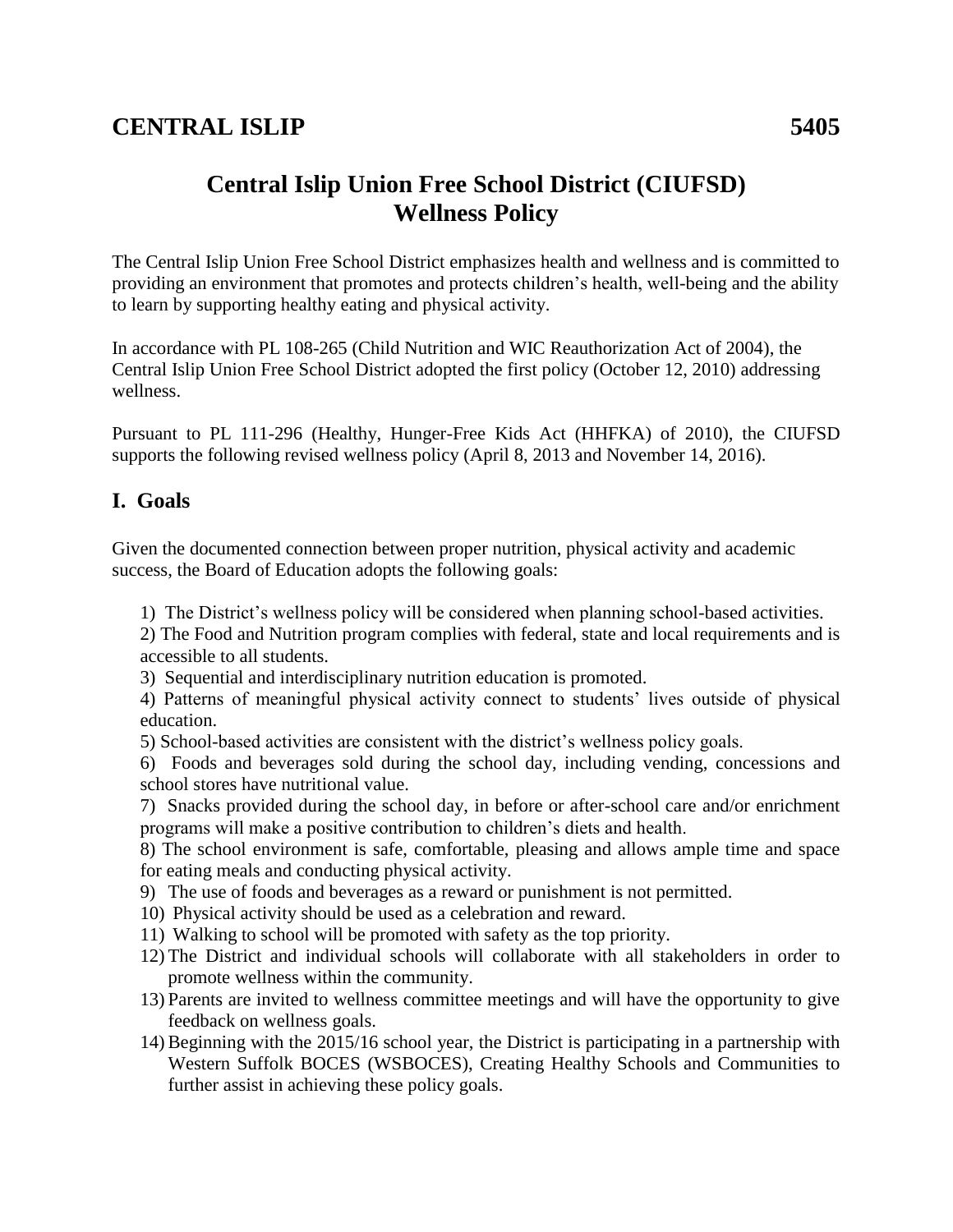15) WSBOCES is providing additional assistance in increasing access to healthy affordable foods, increasing the school district's ability to meet HHFKA nutrition standards, establishing a Comprehensive School Physical Activity Program (CSPAP) and communicating, implementing, monitoring and reviewing the policy guidelines.

### **II. District Wellness Committee**

Towards this end, the Central Islip Union Free School District has established a District wellness committee to assess current activities, programs and policies available in the District; identify specific areas of need within the District; develop and revise the wellness policy; provide resources for implementation and provide mechanisms for communication, implementation, evaluation, revision and updating of such policy and make recommendations for review and adoption by the Board of Education.

- 1) The District Wellness Committee will remain active and meet regularly during the school year.
- 2) The District's wellness committee will include a broad representation of stakeholders. To the extent possible, this diverse group of individuals will include but is not limited to, representatives from each of the following groups:
	- a) Parents;
	- b) Students;
	- c) The District's food service program;
	- d) The School Board of Education (BOE) or designee;
	- e) School administrators;
	- f) Members of the general public including community based organizations;
	- g) Teachers;
	- h) School health professional (nurses, representatives from onsite school based health centers, medical directors, etc.);
	- i) Mental health and social services staff (school counselors, psychologist, social workers, etc.); and
	- j) SNAP coordinator or educator as appropriate.

### **III. Nutrition Education**

The District aims to teach, model, encourage and support healthy eating by students.

1) All students in grades K-12 will receive a comprehensive, sequential nutrition education.

2) The district health curriculum includes nutrition education and aligns with state and federal standards and learning objectives.

3) Nutrition education is interactive and teaches the knowledge and skills necessary to adopt healthy eating behaviors.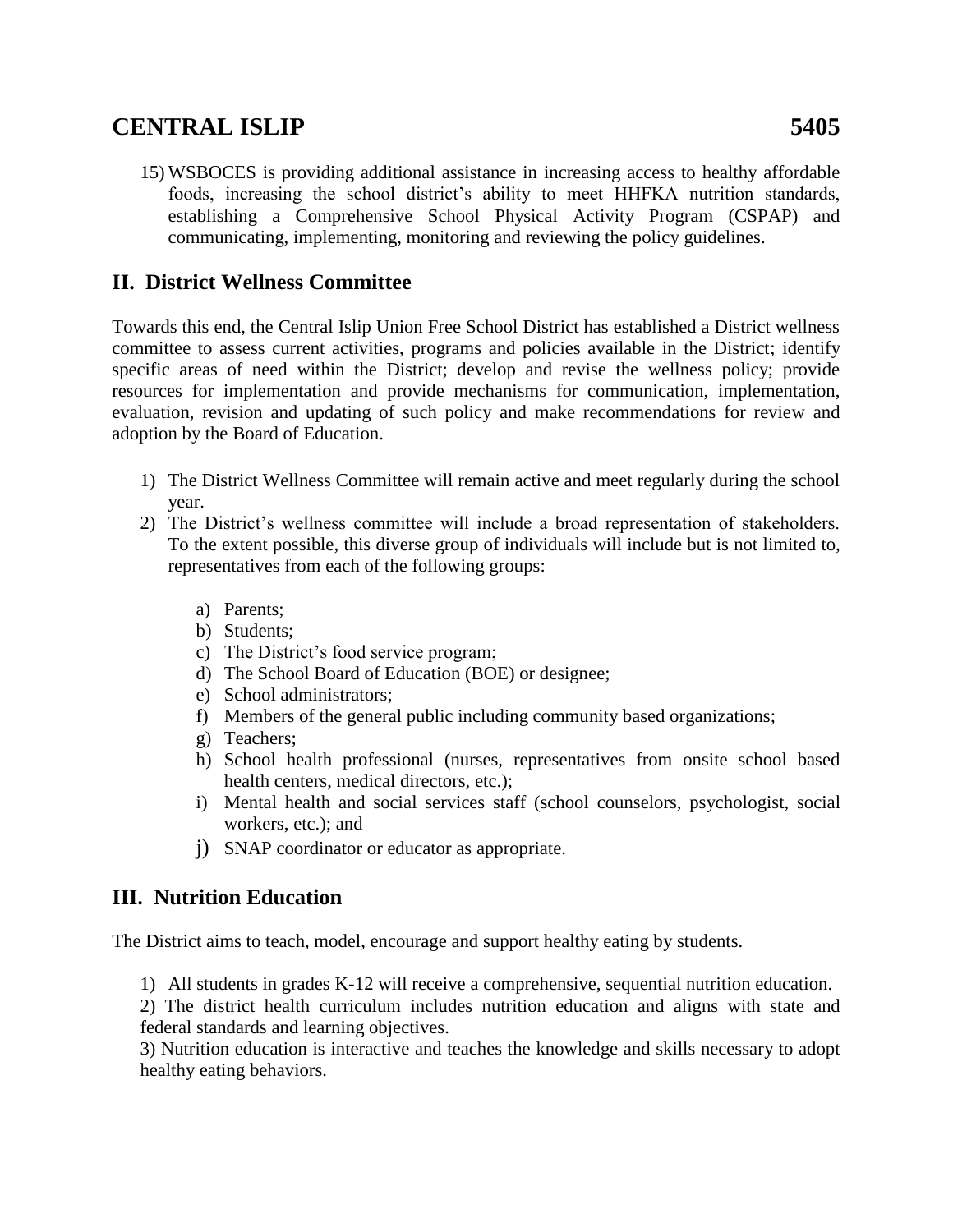4) Nutrition education will be behavior focused and teach skills such as planning a healthy meal, evaluating nutrient information and reading a nutrition facts label.

- 5) Nutrition education will link with the school food environment.
- 6) Efforts will be made to integrate nutrition education into the core curricula as appropriate.

### **IV. Wellness Promotion and Marketing**

The District will promote positive, motivating messages (i.e., posters, announcements, signage, etc.) about healthy lifestyle practices throughout the school setting.

- 1) The district will establish a whole school environment which includes education and promotion that support healthy eating and positive nutrition-related behaviors.
- 2) Students will receive consistent nutrition messages throughout the school, classroom and cafeteria.
- 3) The district will provide positive, motivating messages (i.e. posters, announcements, social media, newsletters, etc.) about healthy lifestyle practices throughout the school setting. School personnel will reinforce these positive messages.
- 4) School cafeterias will be aesthetically pleasing. Posters, murals, etc. that encourage healthy eating and physical activity will be prominently displayed.
- 5) The advertising of foods and beverages of minimal nutritional value, that are not permissible for sale in District, should not be advertised on any school property.
- 6) Every effort will be made to select materials free of branding names/ logos and illustrations of unhealthy foods.
- 7) Advertising in school publications and school media that does not meet the Smart Snacks standards must be approved by principal or designee.
- 8) It is recommended that schools avoid participation in fundraising or corporate incentive programs that promote a message inconsistent with our goals for a healthy school and community.
- 9) Wellness information, including nutrition, will be provided to the community through a variety of sources, including the "Nutrition Nuggets" and "Food & Fitness" newsletters and the District website.
- 10) The "Nutrition Nuggets" monthly newsletter will be disseminated to K-6 students and the "Food & Fitness" newsletter will be disseminated to 7-12 students by the Director of Physical Education, Health, Athletics and Health Services.
- 11) Parents, staff members, the community and students serve as role models in practicing healthy eating habits and being physically active.
- 12) District staff is encouraged to disseminate heart healthy suggestions to students and to encourage students to start each day with a healthy breakfast.
- 13) Parents will be reminded of the importance of healthy snacks, by classroom teachers, and will be encouraged to send healthy snacks to school with their children.
- 14) District staff is encouraged to promote healthy choices for daily classroom snacks.
- 15) The District will publicize information about nutritional content of meals to students and parents through the District website and menus.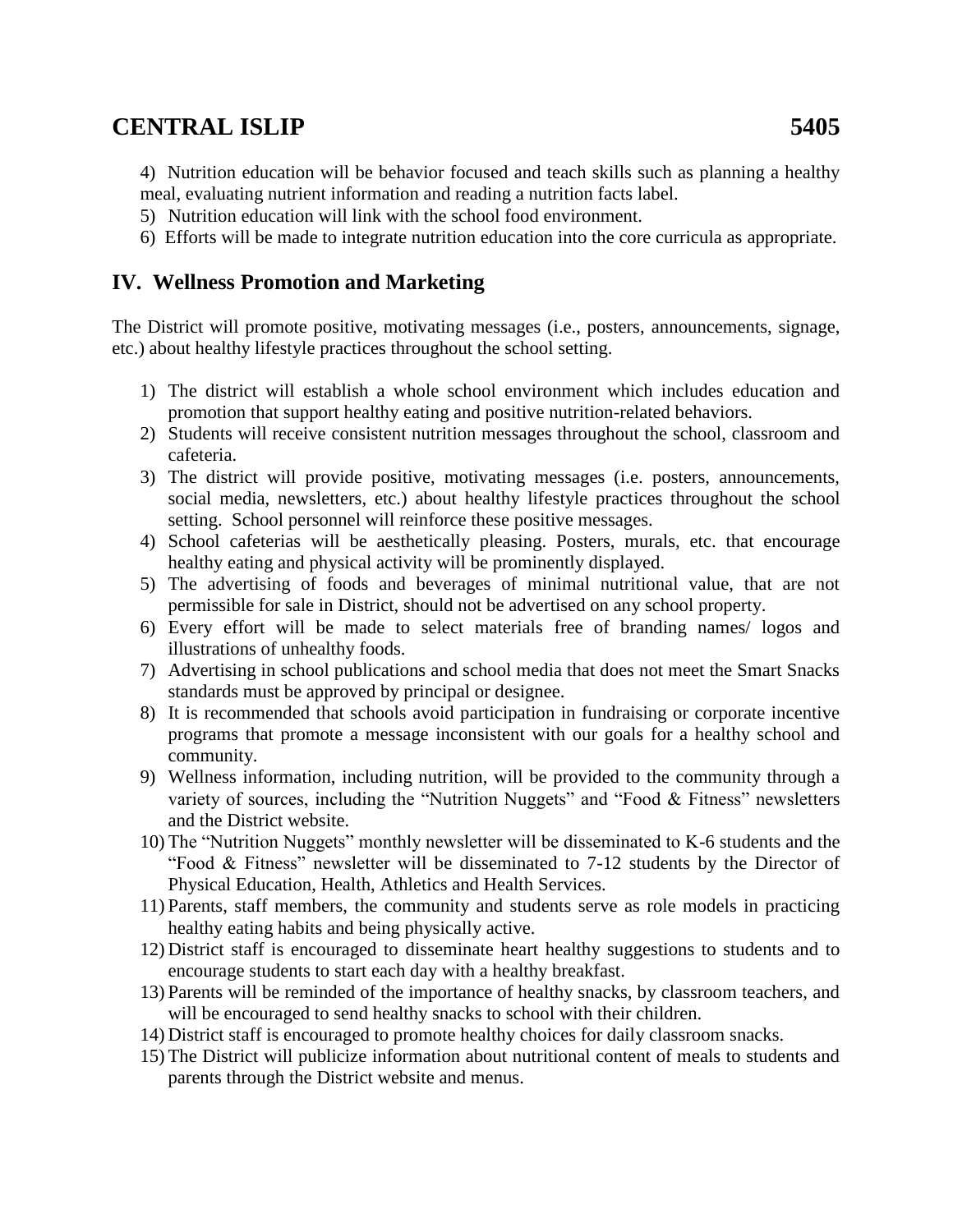16) The District will assist where possible in promoting Health Fairs that will take place during the school year. Individual schools are encouraged to have building Health Fairs.

### **V. Physical Education (PE) and Physical Activity(PA)**

Physical activity is an important factor in staying healthy and being ready to learn. The nationally recommended amount of physical activity for children and adolescents is 60 minutes per day. Therefore, the District will provide opportunities for every student to develop the knowledge and skills necessary to establish and maintain physical fitness, participate in physical education, and to understand the short and long term benefits of a physically literate lifestyle.

- 1) The District will have a BOE approved physical education plan on file with NYSED.
- 2) CIUFSD's physical education curriculum is a comprehensive, standards-based curriculum that follows a scope and sequence of progression of skill development in grades K-12.
- 3) The K-12 PE curriculum aligns with state and national standards in physical education and all students are required to take physical education.
- 4) The district will strive to meet physical education requirements for required instruction time, as put forth by the NYSED Regulations of the Commissioner, Section 135.4.
- 5) Physical education classes will emphasize lifelong physical activity and well-being and will be taught by a certified physical education teacher.
- 6) Physical education class size will be consistent with best practice.
- 7) Adequate space and equipment will be provided to ensure safe and effective instruction.
- 8) Teachers responsible for physical education shall participate in annual professional development in health and wellness.
- 9) Students will not be pulled out of PE for other content area instruction or for disciplinary purposes.
- 10) Schools will develop, implement and monitor a comprehensive school physical activity program (CSPAP) based on the Centers for Disease Control (CDC) CSPAP model that provides physical activity throughout the school day and addresses the needs of staff, students and the school community.
- 11) A CSPAP model reflects strong coordination and synergy across all of the components: quality physical education as the foundation, physical activity before, during, and after school, staff involvement, and family and community engagement.
- 12) These opportunities are in addition to and not a substitute for physical education.
- 13) The District will plan activities outside the school day that address family and community engagement in physical activity.
- 14) Supervised recess time will be provided to all students within each school day at all elementary schools.
- 15) Staff members shall not deny participation in recess or any other physical activity opportunities as a form of discipline unless the safety of students is in question.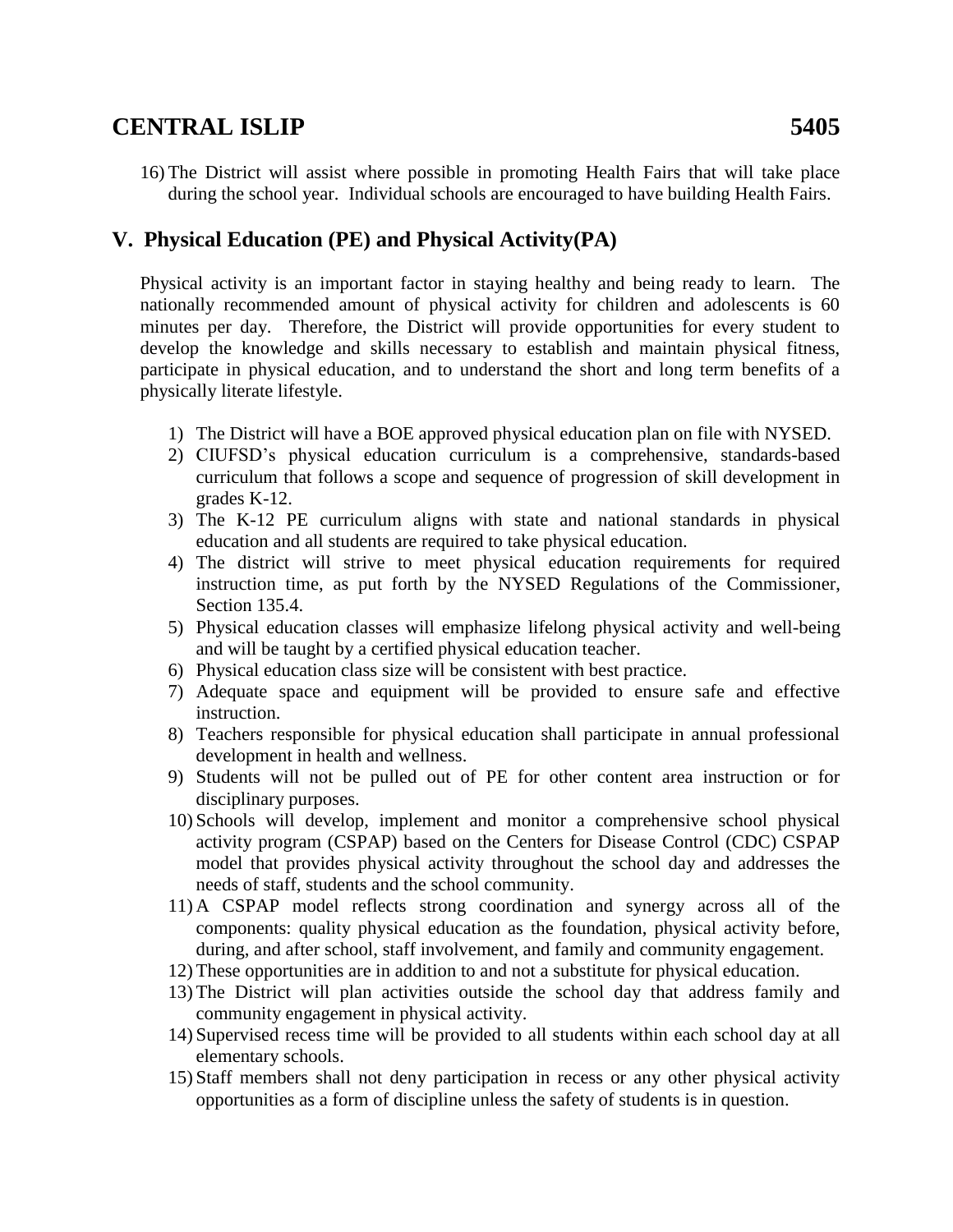- 16) Through the CIUFSD, facilities will be available for community organizations to emphasize the importance of physical activity and to support youth programs that are geared toward team sports.
- 17) It is the intent of the policy to support community youth programs by allowing access, when appropriate, to the district's physical activity facilities outside of the normal school day.
- 18) Students shall have opportunities for physical activity after the completion of the school day. These opportunities include, but are not limited to, interscholastic athletics, intramurals and the 21<sup>st</sup> Century Community Learning Center.
- 19) Parents of participating  $21<sup>st</sup>$  Century Community Center students are invited to use the High School Wellness Center after 3:40 p.m.
- 20) The District will partner with local government and community based agencies to investigate and support active transport to school.

### **VI. Nutritional Standards for USDA Child Nutrition Programs and School Meals**

School meals will meet, at a minimum, program requirements and nutritional standards set forth by federal regulations under CFR part 210 (National School Lunch Program), Part 220 (National School Breakfast Program), the Child Nutrition and WIC Reauthorization Act of 2004 and the Healthy, Hunger-Free Kids Act of 2010 (HHFKA).

- 1. Meals served through the National School Lunch and Breakfast Program during the school day will:
	- a. Be appealing and attractive to children;
	- b. Be served in clean and pleasant settings;
	- c. Offer a variety of fruits and vegetables;
	- d. Serve only low-fat (1%) and fat-free milk and nutritionally-equivalent non-dairy alternatives (to be defined by USDA);
	- e. Implement a menu whereby all of the served grains are whole grain as per HHFKA and
	- f. Use cooking methods to reduce fat in school meals whenever possible.
- 2. Schools will aim to include students in meal development through taste-tests of new items and other input in order to identify new, foods that are healthful, and appealing food choices.
- 3. Students will have the opportunity to provide input on local, cultural, and ethnic favorites.
- 4. Applications for free and reduced priced meals will be sent home to all families at the beginning of the school year and the application is also available year round on the District website.
- 5. Schools will make every effort to eliminate any social stigma attached to, and prevent the overt identification of, students who are eligible for free and reduced-price school meals. Toward this end, schools will utilize electronic identification and payment systems; and promote the availability of school meals to all students.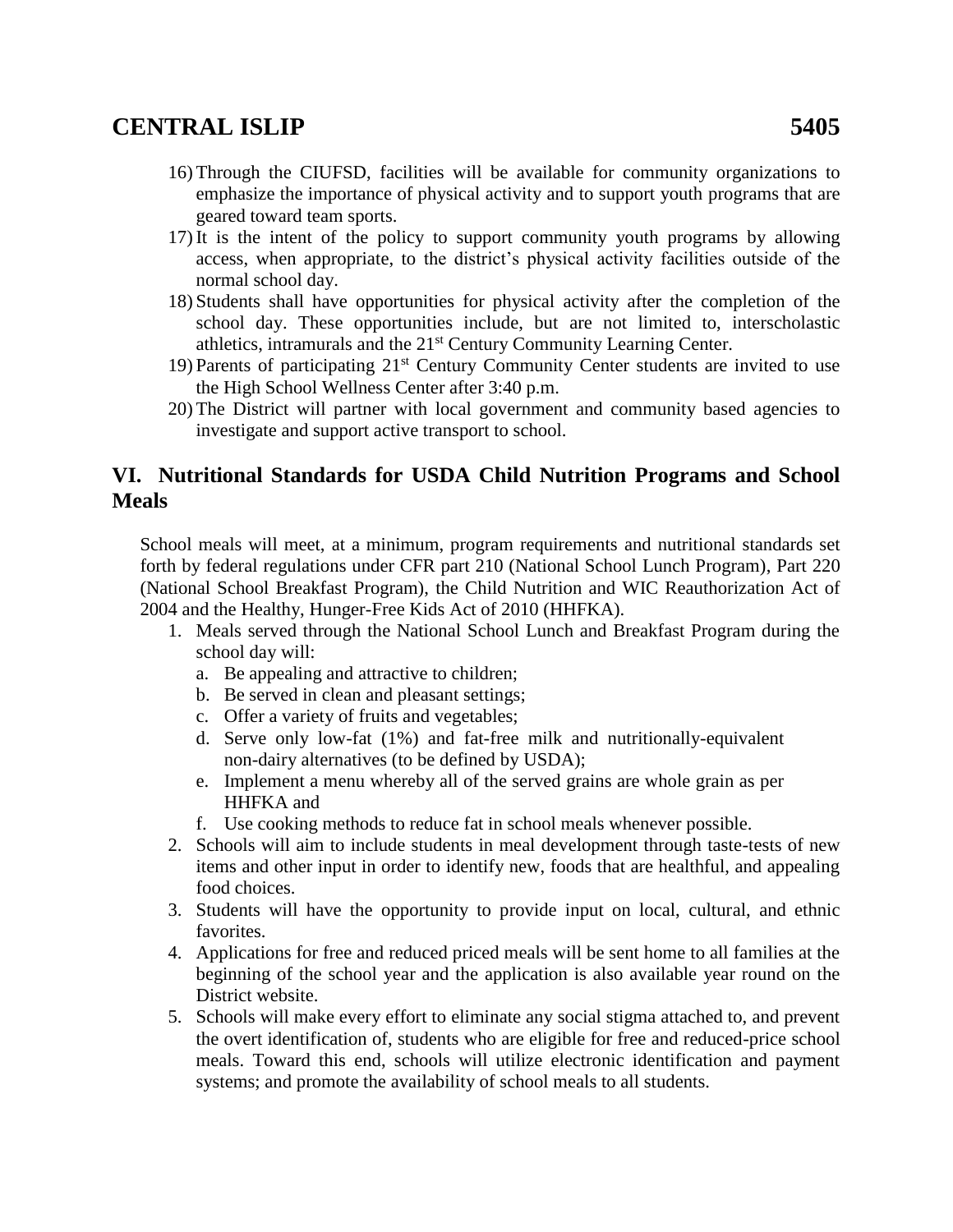- 6. The District has a closed campus policy and students are not allowed to leave campus for breakfast or lunch.
- 7. The District will implement the Community Eligibility Provision (CEP) which entitles all children to free breakfast and lunch, beginning September 2016 until further notice.
- 8. From the beginning of the school day until the end of the last scheduled lunch period, no sweetened soda water, no chewing gum, no candy including hard candy, jelly, gums, marshmallow candies, fondant, licorice, spun candy and candy coated popcorn, and no water ices except those which contain fruit or fruit juices, shall be sold in any public school within the state (N.Y. EDN. Law §915).
- 9. All beverages will follow the Smart Snacks guidelines. The principals will make every effort to give students adequate time, from the time the student is seated, to eat lunch.
- 10. The District is supportive of students having at least 10 minutes to eat after sitting down for breakfast and 20 minutes after sitting down for lunch.
- 11. Recess will be offered before lunch on a rotating schedule.
- 12. Drinking water will be available at no cost to all students throughout the school day.
- 13. Free potable water will be made available where meals are served.
- 14. All snacks and beverages served/sold to students participating in on site after school clubs or before and after care will strive to meet the USDA Smart Snacks in Schools nutrition standards.
- 15. Food service managers and staff will be provided with monthly updates, training and professional development in the area of food and nutrition as outlined in the HHFKA of 2010.
- 16. For examples please visit the USDA website, [http://www.fns.usda.gov/nslp/national](http://www.fns.usda.gov/nslp/national-school-lunch-program-nslp)[school-lunch-program-nslp](http://www.fns.usda.gov/nslp/national-school-lunch-program-nslp)

#### **VII. Nutritional Standards for other Foods and Beverages Sold**

Section 10 of the Child Nutrition Act of 1966, 42 USC 1779, as amended by the HHFKA of 2010, requires that all food and beverages sold outside of the school meals programs, *(a la cart, vending and school stores)* on the school campus at any time during the school day, (midnight the night before until 30 minutes after the official end of the school day) must meet the nutrition standards set forth in the final rule titled, "National School Lunch Program and School Breakfast Program: Nutrition Standards for All Foods Sold in School as required by the HHFKA of 2010." This final rule, also known as "Smart Snacks in School," was published on June 28, 2013 went into effect on July 1, 2014 and was finalized on July 21, 2016.

View USDA Smart Snacks in Schools guidelines here [http://www.fns.usda.gov/sites/default/files/allfoods\\_flyer.pdf](http://www.fns.usda.gov/sites/default/files/allfoods_flyer.pdf)

- 1. Any food sold in schools during the school day must:
	- a. Be a "whole grain-rich" grain product; or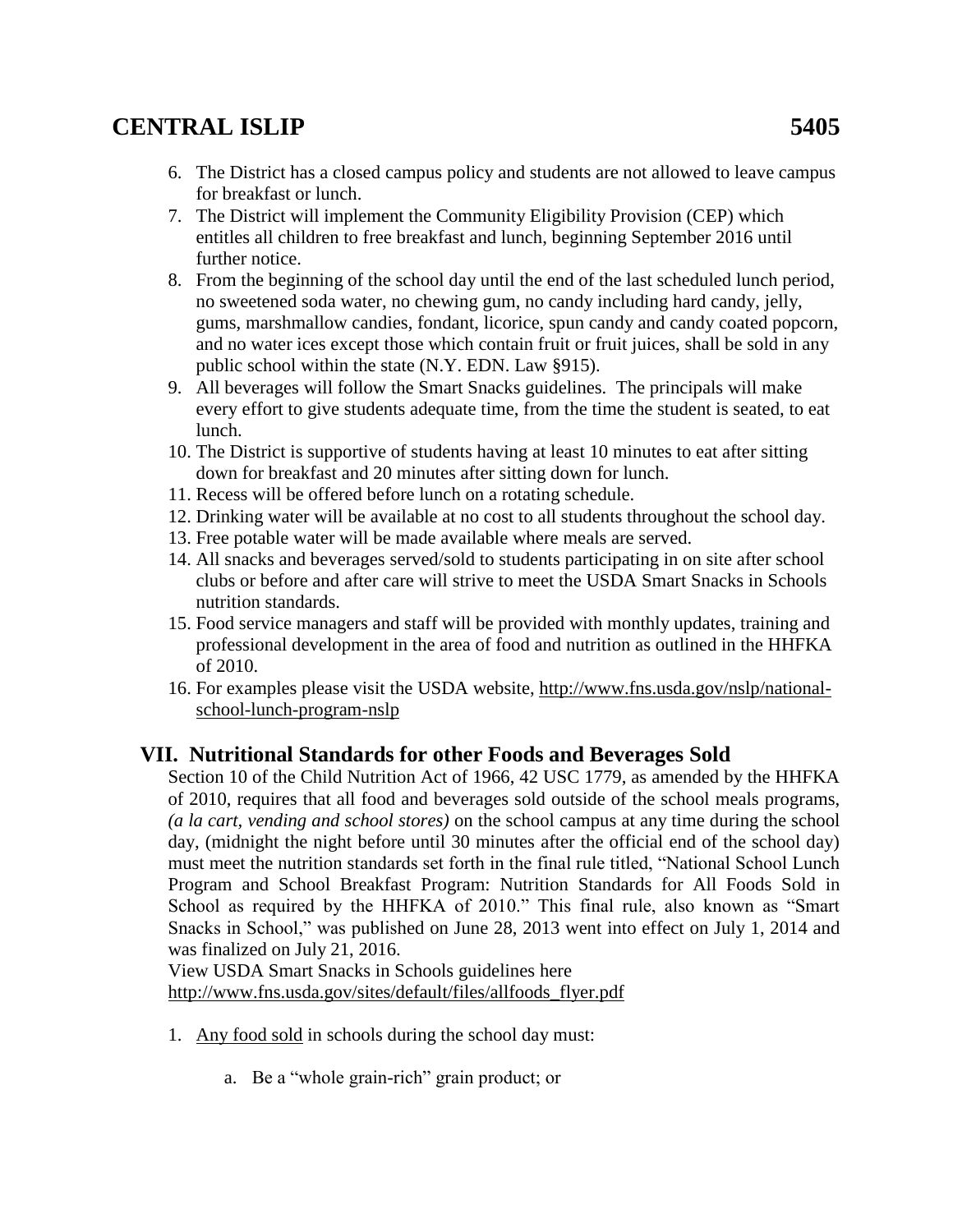- b. Have as the first ingredient: a fruit, vegetable, dairy product, or protein food; or
- c. Be a combination food that contains at least  $\frac{1}{4}$  cup of fruit and/or vegetable; or
- 2. Foods must also meet several nutrient requirements and are limited to:
	- a. Calorie Limits
		- i. Snack items:  $\leq 200$  calories
		- ii. Entrée items: ≤ 350 calories
	- b. Sodium Limits
		- i. Sodium limits for Snack items: ≤200 mg sodium\*\*
		- ii. Sodium limits for Entree items: ≤480 mg sodium
	- c. Fat Limits
		- i. Total fat ≤ 35% of calories
		- ii. Saturated Fat  $< 10\%$  of calories
		- iii. Trans fat: zero grams
	- d. Sugar Limits
		- i. Sugar  $\leq$  35 % of weight from total sugar in foods
- 3. Nutrition Standards for Beverages

All schools may sell

- a. Plain water (with or without carbonation)
- b. Unflavored low fat milk
- c. Unflavored or flavored fat free milk and milk alternatives permitted by NSLP/SBP
- d. 100% fruit or vegetable juice and
- e. 100% fruit or vegetable juice diluted with water (with or without carbonation), and no added sweeteners
- f. Elementary schools may sell up to 8-ounce portions, while middle schools and high schools may sell up to 12-ounce portions of milk and juice. There is no portion size limit for plain water.
- g. Beyond this, the standards allow additional "no calorie" and "lower calorie" beverage options for high school students.
	- i. No more than 20-ounce portions of calorie-free, flavored water (with or without carbonation); and other flavored and/or carbonated beverages that are labeled to contain <5 calories per 8 fluid ounces or  $\leq$  10 calories per 20 fluid ounces.
	- ii. No more than 12-ounce portions of beverages with  $\leq 40$  calories per 8 fluid ounces, or  $\leq 60$  calories per 12 fluid ounces.
	- iii. In addition, schools will share information about the nutritional content of meals at points-of-purchase.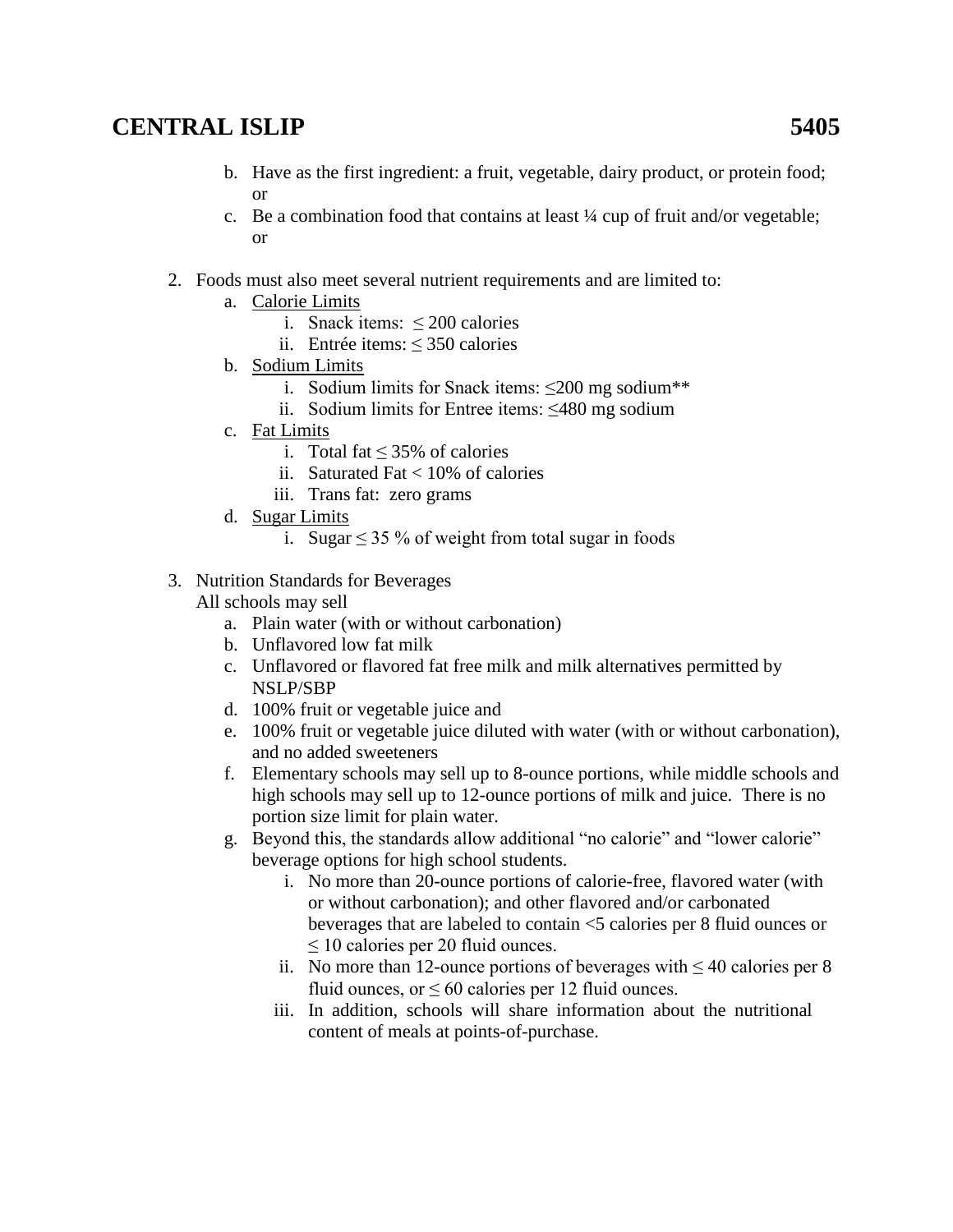#### 4. Fundraising

All food and beverages sold outside of the school meals programs, on the school campus, at any time during the school day, (midnight the night before until 30 minutes after the official end of the school day) will follow the Smart Snacks in School guidelines.

- a. The District will encourage fundraising activities that are nonfood related and encourage physical activity.
- b. The District will make available a list of non-food related fundraising activities.
- c. Each principal within his/her school will promote nonfood fundraising activities and celebrations and will review and approve fundraising activities to ensure that they meet the Smart Snacks in Schools requirements.
- d. The Wellness Committee headed by the Director of Physical Education, Health, Athletics and Health Services and the Food Nutrition Director are available to assist in evaluating a fundraiser's compliance with the Smart Snacks rule.
- e. To see if a product meets the Smart Snacks in School nutrition standards please follow this link,<https://foodplanner.healthiergeneration.org/calculator/>
- 5. Celebrations
	- a. Classrooms and student based clubs will be encouraged to have nonfood celebrations.
	- b. The celebration of birthdays, holidays and seasons with special privileges, activities, songs, games and physical activity is to be encouraged as an alternative to food-based celebrations.
	- c. Food based celebrations will be limited to once a month.
	- d. We encourage celebrations with nutritious options.
	- e. Due to concerns about food safety and food allergies, all food brought to school must be pre-packaged, store brought items.
	- f. Prepackaged foods must have an expiration date and contain a nutrition label.
	- g. Schools will discourage students from sharing their foods or beverages with one another during meal or snack times, given concerns about allergies and other restrictions on some children's diets.
- 6. School-sponsored Events *(such as, but not limited to athletic events, dances, or performances).*
	- a. We encourage organizations that are operating concessions at school functions to sell healthier options.
	- b. 20 % of foods and beverages offered or sold at school-sponsored events outside the school day will meet the nutrition standards for meals or for foods and beverages sold individually, Smart Snacks in School.

The district will conform to all federal and state laws and regulations governing school meals, foods sold in competition with school meals, and requirements for school nutrition and wellness policies.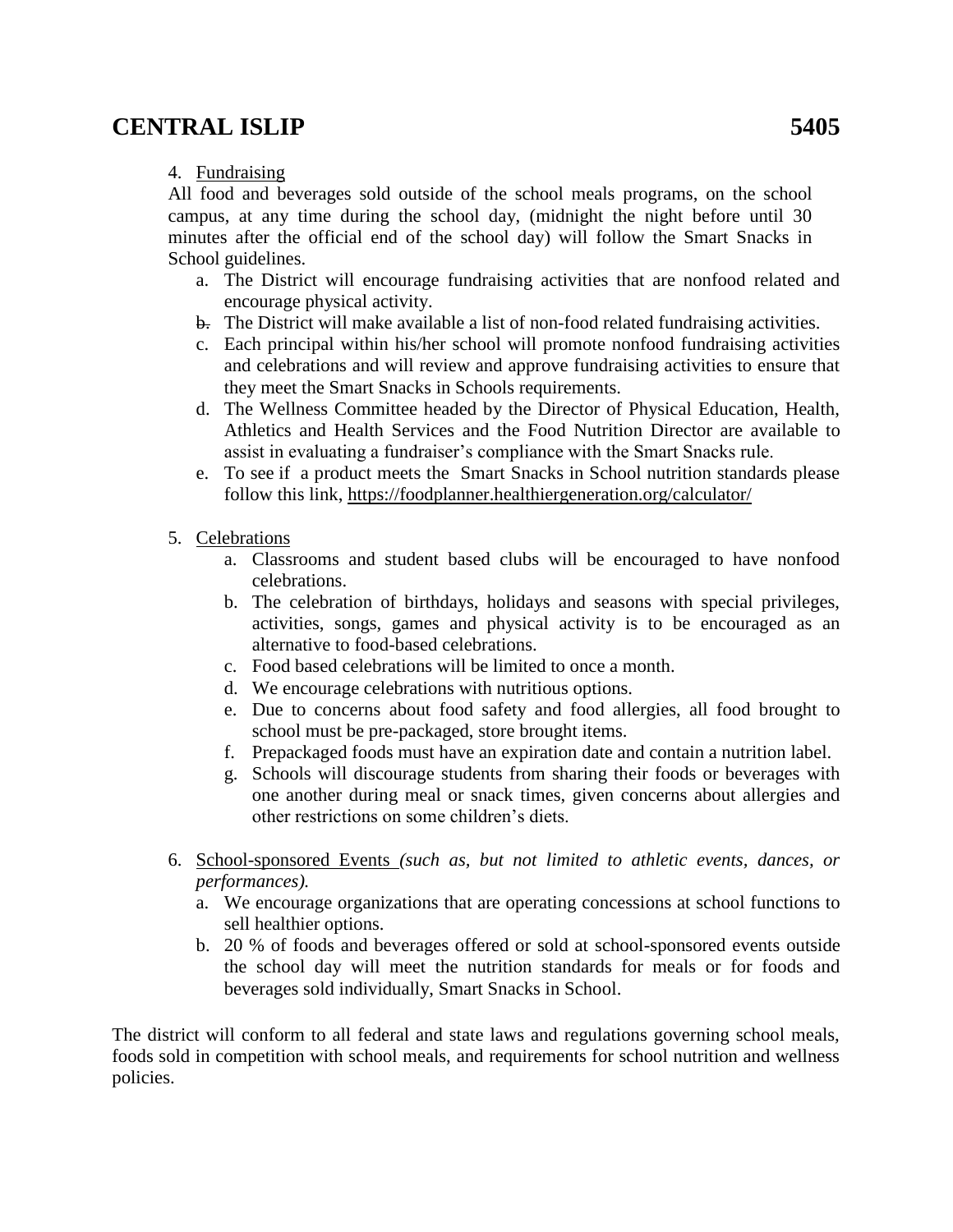#### **VIII. Communicating, Implementing, Monitoring, and Evaluation of Wellness Policy**

Evaluating, monitoring and gaining feedback including an assessment of student, parent, teacher, and administration satisfaction with the wellness policy, is essential to the District's evaluation program. The CIUFSD will maintain on ongoing District Wellness Committee to assess current activities, programs and policies available to the District; identify specific areas of need within the District and provide mechanism for communication, monitoring and review of the wellness policies and initiatives**.**

- 1. The Superintendent of Schools, or designee, will ensure compliance with the established wellness policy.
- 2. In each school, the principal, or designee, will ensure compliance with the wellness policy in his/her school and will report yearly on the school's compliance to the Superintendent of Schools or designee.
- 3. School food service staff, at the school or District level, will ensure compliance with nutrition policies within school food service areas and will report on this matter to the Superintendent or designee.
- 4. The District Wellness Committee will review the wellness policy bi-annually and revise as necessary.
- 5. The District Wellness Committee will develop an informal qualitative summary report following each year of policy implementation.
- 6. This report will ensure compliance with the District's wellness policy, based on input from schools within the District. The report will be provided to the Superintendent or designee.
- 7. Every two years the District Wellness Committee will conduct a quantitative assessment of policy implementation using the Wellness School Assessment Tool Implementation (WellSAT i).
- 8. Upon the results of the above assessment, the District Wellness Committee will support principals in developing work plans to facilitate its implementation.
- 9. The Superintendent/designee shall prepare a tri-annual summary report on District-wide compliance with the District's wellness policy based on input from schools within the District and the District Wellness Committee.
- 10. This tri- annual summary report will be available on the District website and will also be available students, their families and community residents upon request.
- Ref: P.L. 111-296 (Healthy, Hunger Free Kids Act of 2010) P.L. 108-265 (Child Nutrition and WIC Reauthorization Act of 2004) 42 USC §§1758(f) (1); 1766(a) (Richard B. Russell National School Lunch Act) 42 USC §1779 (Child Nutrition Act) 7 CFR §210.10; 210.11 (National School Lunch Program participation requirements – standards for lunches, snacks, and competitive foods)